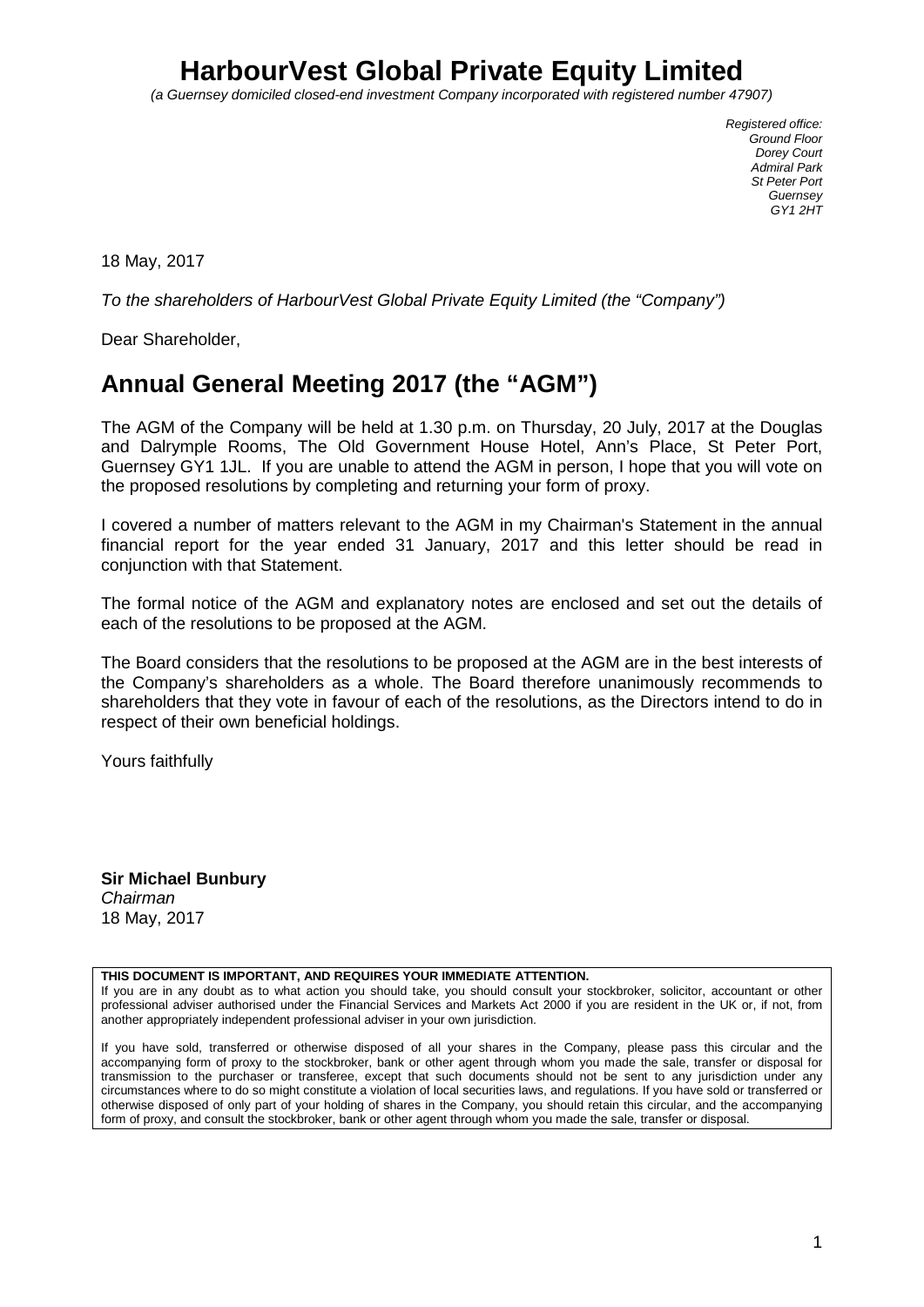# **HarbourVest Global Private Equity Limited**

## **Notice of Annual General Meeting (the "AGM")**

**NOTICE IS HEREBY GIVEN THAT** the AGM of HarbourVest Global Private Equity Limited (the "**Company**") will be held at the Douglas and Dalrymple Rooms, The Old Government House Hotel, Ann's Place, St Peter Port, Guernsey GY1 1JL on Thursday, 20 July, 2017 at 1.30 p.m. for the following purposes:

## **Ordinary Business**

To consider and, if thought fit, pass the following as Ordinary Resolutions:

- (1) To receive the annual financial statements of the Company and the reports of the Directors and Auditor for the year ended 31 January 2017;
- (2) To approve the directors' remuneration report for the year ended 31 January 2017;
- (3) To re-elect Sir Michael Bunbury as a Director of the Company;
- (4) To re-elect Mr Keith Corbin as a Director of the Company;
- (5) To re-elect Mr Alan Hodson as a Director of the Company;
- (6) To re-elect Mr Andrew Moore as a Director of the Company;
- (7) To re-elect Mr Jean-Bernard Schmidt as a Director of the Company;
- (8) To re-elect Mr Peter Wilson as a Director of the Company;
- (9) To re-elect Mr Brooks Zug as a Director of the Company;
- (10) To re-elect Ms Francesca Barnes as a Director of the Company;
- (11) To reappoint Ernst & Young LLP as the independent auditor of the Company;
- (12) To authorise the Directors to agree the auditor's remuneration.

## **Special Business**

To consider, and if thought fit, pass the following as an Ordinary Resolution:

- (13) That the Company be authorised, in accordance with section 315(1)(a) of the Companies (Guernsey) Law 2008 (as amended), to make market purchases (within the meaning of section 316 of the Law) of ordinary shares of no par value each ('Shares') in the capital of the Company, and to cancel such Shares or hold such Shares as treasury shares, provided that:
	- (i) the maximum number of Shares hereby authorised to be purchased shall be up an aggregate of 11,971,387 Shares or such number as shall represent 14.99% of each class of Shares in issue on the date on which this resolution is passed, whichever is less (in either case excluding Shares held in treasury);
	- (ii) the maximum price which may be paid for a Share shall be the higher of: (a) an amount equal to 105% of the average of the middle market quotations for a Share (as derived from the Daily Official List of the London Stock Exchange Plc) for the five business days immediately preceding any such purchase; and (b) the price of the last independent trade and highest current independent bid on the London Stock Exchange when the purchase is carried out, provided that the Company shall not be authorised to acquire Shares at a price above the estimated prevailing net asset value per Share on the date of purchase;
	- (iii) the minimum price which may be paid for a Share shall be one penny;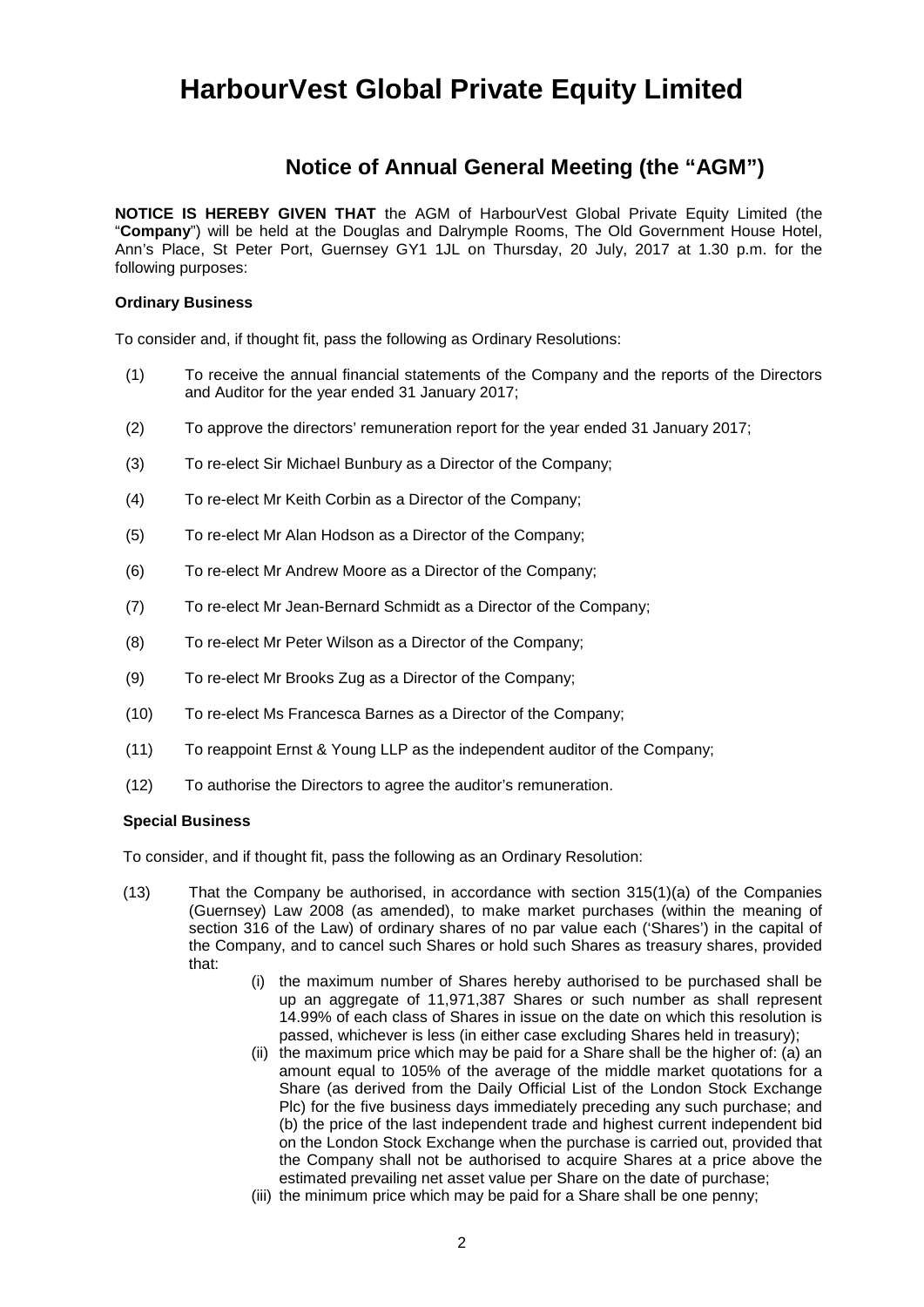- (iv) the authority conferred by this resolution, unless previously renewed, varied or revoked by the Company in general meeting, shall expire on 31 December, 2018 or the date of the next annual general meeting of the Company, whichever is earlier; and
- (v) notwithstanding paragraph (iv), the Company may make a contract to purchase Shares under the authority hereby conferred prior to the expiry of such authority, which will or may be executed wholly or partly after the expiration of such authority, and may make a purchase of Shares in pursuance of any such contract after such expiry.

BY ORDER OF THE BOARD 18 May, 2017

**Registered Office:**

Ground Floor Dorey Court Admiral Park St Peter Port **Guernsey** GY1 2HT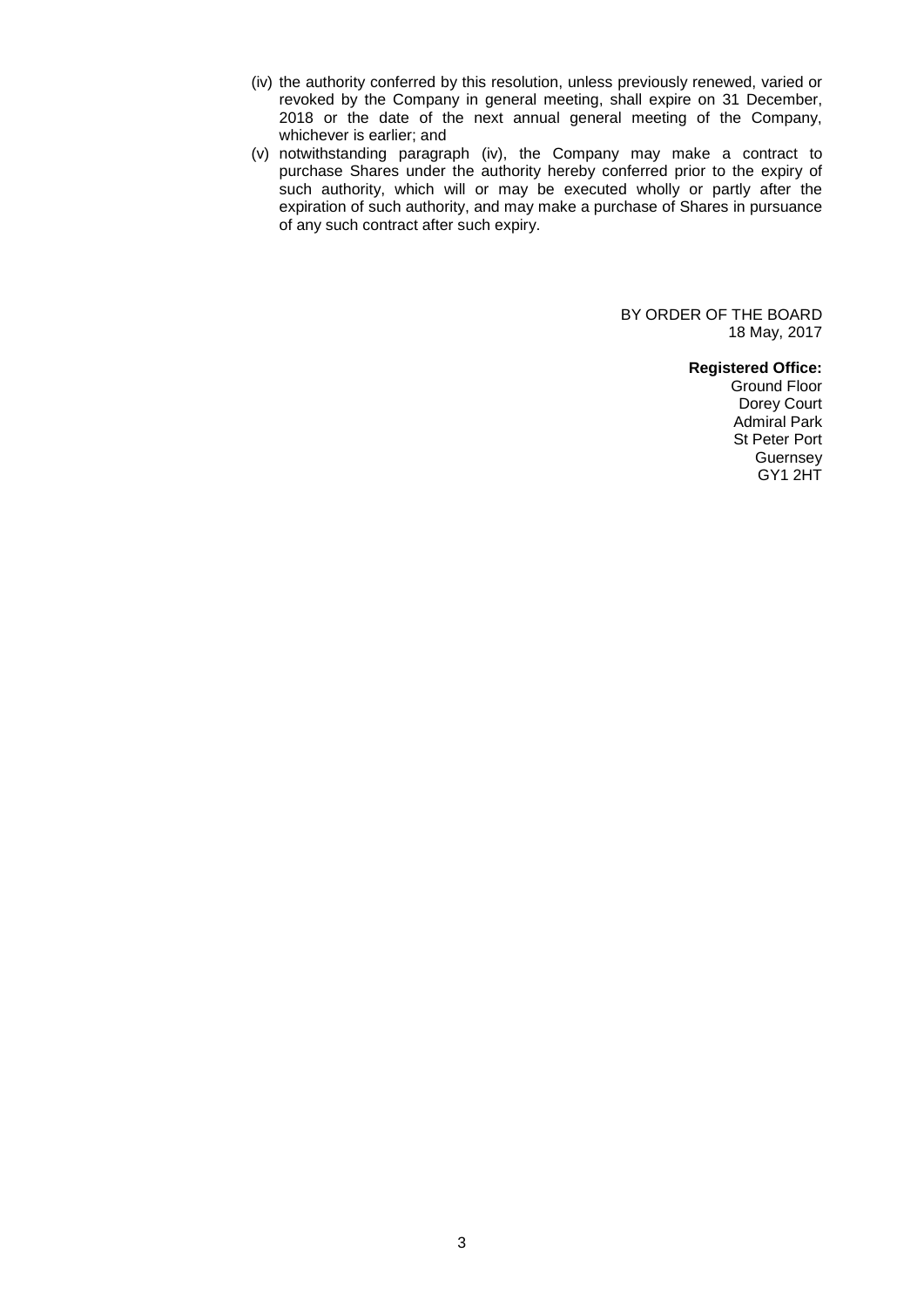## **Notes to the Notice of AGM**

All resolutions are proposed as ordinary resolutions. For each ordinary resolution to be passed, more than half of the votes cast at the AGM must be cast in favour of the resolution.

#### **Voting record date**

Entitlement to attend, speak and vote at the AGM and the number of votes which may be cast thereat will be determined by reference to the register of members of the Company as at close of business on Tuesday, 18 July, 2017 (or, in the event that this AGM is adjourned, to the register of members of the Company at close of business two days prior to any adjourned annual general meeting). Changes to entries on the register of members after that time shall be disregarded in determining the rights of any person to attend, speak and vote at the AGM.

#### **Rights to attend, and vote**

Holders of Shares are entitled to attend, speak and vote on a show of hands or on a poll at the meeting or at any adjournment(s) thereof. On a poll holders of Shares shall have one vote for every share held.

#### **Right to appoint proxies**

Any member entitled to attend, speak and vote at the AGM is entitled to appoint another person (who need not be a member) as his proxy to exercise all or any of his rights to attend, and speak, and to vote at the AGM. A member may appoint more than one proxy in relation to the AGM, provided that each proxy is appointed to exercise the rights attached to a different share or shares. A form of proxy is enclosed which, if required, should be completed in accordance with the instructions included therein.

#### **Proxies' rights to vote at the meeting**

On a vote on a show of hands, each proxy has one vote. If a proxy is appointed by more than one member, and all such members have instructed the proxy to vote in the same way, the proxy will only be entitled, on a show of hands, to vote "for" or "against", as applicable, or to withhold their vote. If a proxy is appointed by more than one member, but such members have given different voting instructions, the proxy may, on a show of hands, vote both "for", and "against" in order to reflect the different voting instructions or may demand, or join with others in demanding, a poll.

### **Voting by corporate representatives**

Corporate representatives are entitled to attend, speak and vote on behalf of the corporate member.

#### **Receipt and termination of proxies**

To be valid, a form of proxy must be deposited, by hand or by post, at the offices of Capita Registrars, PXS, 34 Beckenham Road, Beckenham, Kent, BR3 4TU no later than 1.30 p.m. on Tuesday, 18 July 2017. The Company will also accept forms of proxy deposited in accordance with the Company's Articles of Incorporation. A member may terminate a proxy's authority at any time before the commencement of the AGM. Termination must be provided in writing and submitted to the Company's registrar.

#### **Electronic receipt of proxies**

To appoint a proxy or to give or amend an instruction to a previously appointed proxy via the CREST system, the CREST message must be received by the Company's Registrar, Capita Registrars, under CREST participant ID RA10 by no later than 1.30 p.m. on Tuesday, 18 July, 2017. For this purpose, the time of receipt will be taken to be the time (as determined by the timestamp applied to the message by the CREST Applications Host) from which the issuer's agent is able to retrieve the message. After this time, any change of instructions to a proxy appointed through CREST should be communicated to the proxy by other means. CREST Personal Members or other CREST sponsored members, and those CREST members who have appointed voting service provider(s) should contact their CREST sponsor or voting service provider(s) for assistance with appointing proxies via CREST. For further information on CREST procedures, limitations, and system timings please refer to the CREST Manual. The Company may treat as invalid a proxy appointment sent by CREST in the circumstances set out in Regulation 35(5) (a) of the Uncertificated Securities Regulations 2001. In any case, your form of proxy must be received by the Company's Registrar no later than 1.30 p.m. on 18 July 2017.

#### **Attendance at the AGM**

Members who return a form of proxy or register the appointment of a proxy electronically will still be able to attend the AGM and vote in person if they so wish.

#### **Questions at the meeting**

The Directors will answer any questions raised at the AGM which relate to the business of the meeting, although no answer need be given:

- (a) if to do so would interfere unduly with the preparation of the AGM or involve disclosure of confidential information;
- (b) if the answer has already been given on the Company's website; or

(c) if it is undesirable in the best interests of the Company or the good order of the AGM that the question be answered.

#### **Website**

A copy of the notice of the AGM, including these explanatory notes, is available for viewing on the Company's website: www.hvpe.com

#### **Total voting rights**

The total number of voting rights in the Company in issue as at Thursday, 18 May, 2017 (being the last practicable date prior to the publication of this Notice) was 79,862,486.